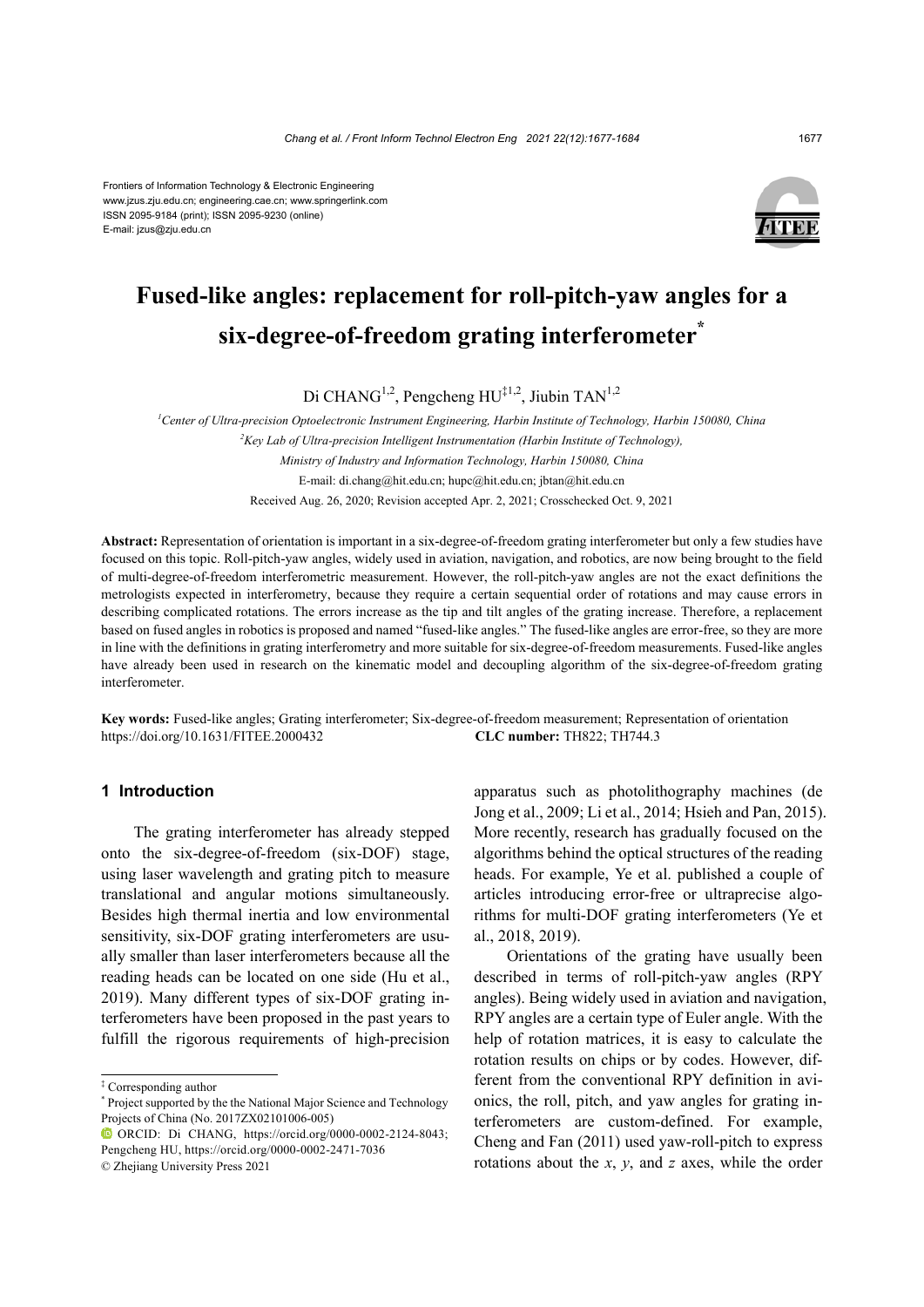used by Hsieh and Pan (2015) is yaw-pitch-roll. In other words, the definitions of RPY angles used in grating interferometry have a wider range than those in avionics. Thus, to be unambiguous, we use "custom-RPY angles" in this paper to describe those used in grating interferometry.

However, it is known that the matrix multiplications do not satisfy the commutative law. This means that when describing complicated rotations around multiple axes continually or simultaneously, custom-RPY angles are valid only with a pre-determined rotation order. Namely, different orders will lead to different orientations, although the corresponding values are the same. However, what we expect from a measurement system is a certain state of orientation, not a series of rotation angles. Thus, custom-RPY angles may cause inconvenience in building an accurate model of a six-DOF grating interferometer, and even errors when measuring the angular motions.

To overcome these disadvantages and meet the requirements of six-DOF grating interferometers, we began to give a novel definition for describing orientations instead of the roll, pitch, and yaw representation. We accidentally found that the fused angles, proposed by Allgeuer and Behnke (2015, 2018) for representing the orientation of a balancing body, are similar to the expected representations in six-DOF grating interferometry. Using the projections of the vectors for definitions and considering the actual requirements in six-DOF interferometers, we proposed "fused-like angles" to describe the orientation of the measured grating. This method can avoid the confusion caused by the custom-RPY angles and provide a clear and exact state of the orientation without the rotation order. The definition of the fused-like angles, the examples in describing orientations in six-DOF grating interferometers, and their advantages and applications are introduced and analyzed in the following sections.

### **2 Fused-like angles**

## **2.1 Custom-RPY angles and their problems in describing the complicated rotations of grating interferometers**

First, we define custom-RPY angles for description as was done in previous studies on grating interferometers. As Fig. 1 shows, the main moving direction of a linear grating is defined as the *x* direction, which could be regarded as the front and rear. Rotation about the *x* axis is defined as the roll angle. Then the rotations about the *y* and *z* axes are defined as pitch and yaw angles, respectively. A six-DOF grating interferometer usually has a two-dimensional planer grating. To distinguish *x* and *y* directions, we still use linear gratings in Fig. 1 (and Fig. 6 below).



**Fig. 1 Description of custom-RPY angles in this study**  In grating interferometry, the normal vector of the grating is usually regarded as the *z* axis

On one hand, when expressing single-DOF rotations, results can be calculated by the corresponding rotation matrix in Eqs.  $(1)$ – $(3)$ :

$$
R_x(\theta) = \begin{bmatrix} 1 & 0 & 0 \\ 0 & \cos \theta & -\sin \theta \\ 0 & \sin \theta & \cos \theta \end{bmatrix}, \qquad (1)
$$
  

$$
R_y(\varphi) = \begin{bmatrix} \cos \varphi & 0 & \sin \varphi \\ 0 & 1 & 0 \\ -\sin \varphi & 0 & \cos \varphi \end{bmatrix}, \qquad (2)
$$
  

$$
R_z(\psi) = \begin{bmatrix} \cos \psi & -\sin \psi & 0 \\ \sin \psi & \cos \psi & 0 \\ 0 & 0 & 1 \end{bmatrix}, \qquad (3)
$$

where  $\theta$ ,  $\varphi$ , and  $\psi$  represent the roll, pitch, and yaw angles, respectively. The custom-RPY angles are exact in handling cases with single-DOF rotations, for example, the tolerance analyses of grating interferometers (Cheng and Fan, 2011; Chang et al., 2019).

On the other hand, there is neither clear expression nor explanation of the complicated rotations in a grating interferometer, although researchers have already launched studies on six-DOF measuring systems. It is necessary to clarify whether custom-RPY is intrinsic or extrinsic.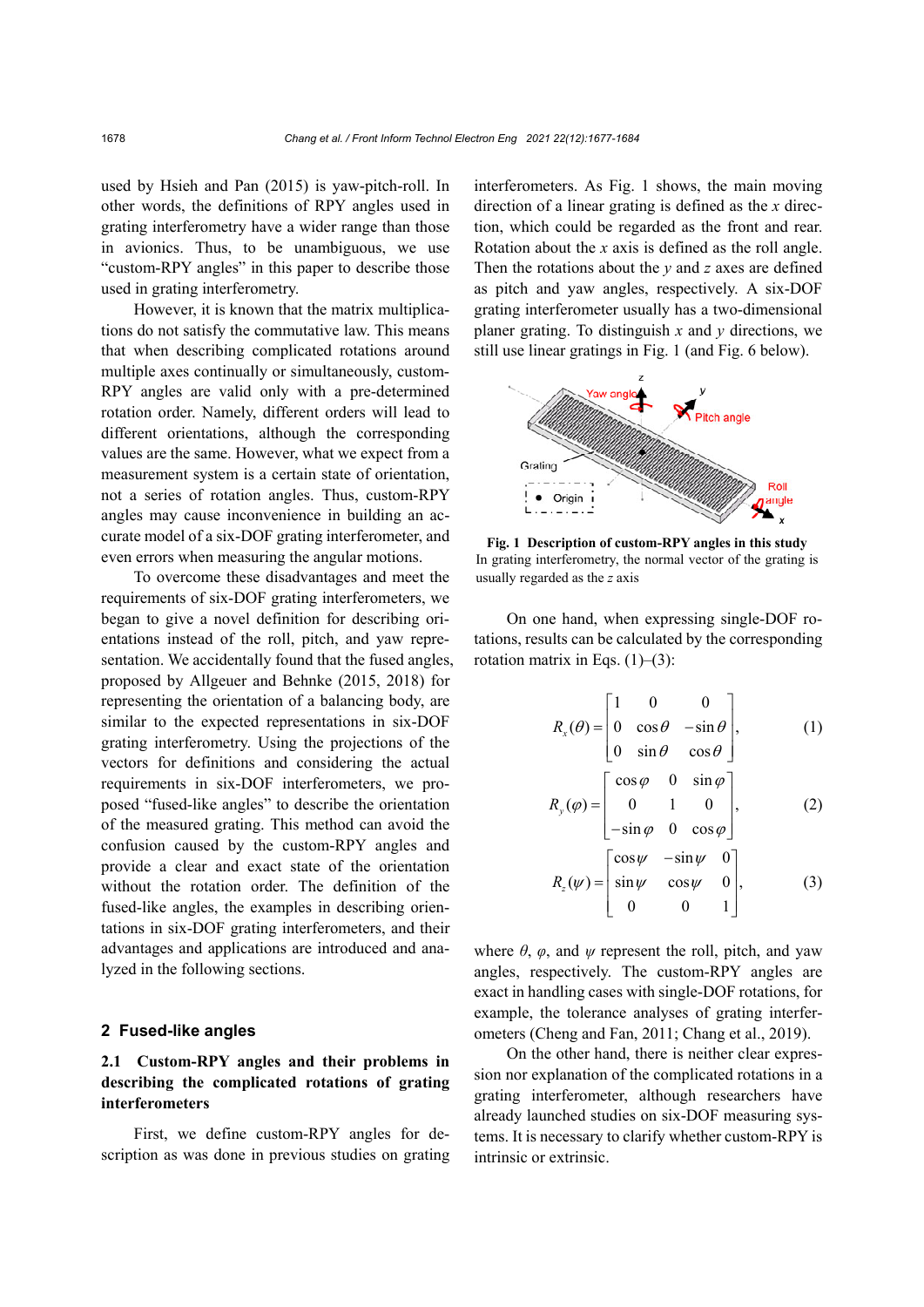It is easy to calculate the extrinsic rotation by left-multiplying these three matrices with a certain order:

$$
R(\theta, \varphi, \psi) = R_z(\psi) R_y(\varphi) R_x(\theta).
$$
 (4)

Fig. 2 demonstrates the steps of the left multiplications in Eq. (4). The initial coordinate system is denoted by lowercase letters *x*, *y*, and *z*, two transition coordinate systems are denoted with prime marks, while the terminal one is denoted by capital letters *X*, *Y*, and *Z*.



**Fig. 2 Schematic of three rotation steps of extrinsic custom-RPY angles** 

However, in six-DOF grating interferometers, only the initial and terminal coordinate systems are physically defined. The transition ones are not entities in a real measuring system. Thus, it is difficult to determine the exact values of these angles with the coordinate systems *xyz* and *XYZ*.

As for the intrinsic rotations, the results can be calculated by matrices from Rodriguez's formula or with the help of the equivalence of extrinsic ones. Fig. 3 demonstrates the steps of the intrinsic custom-RPY angles. The denotations of coordinate systems are the same as those in Fig. 2.

The same problem, angles being defined with transition coordinate systems, exists in Fig. 3. The reason is that both the extrinsic and intrinsic rotations use matrix left-multiplication to calculate the attitude, so no matter what the order is, the latter angle is defined based on the previous rotation.

What we need to clarify is that we are not denying the effectiveness of the custom-RPY angles in describing active rotations, but using custom-RPY angles in six-DOF grating interferometry will cause some problems when representing passive orientations. For one thing, the rotation order should be pre-determined. A different order will lead to different rotation results, although the values are the same. For another thing, it may cause errors in tracing to the benchmarks.



**Fig. 3 Schematic of three rotation steps of intrinsic custom-RPY angles** 

As Fig. 4 shows, the benchmarks of a typical six-DOF grating interferometer are the laser wavelength and grating pitches. In ideal cases without mounting errors, the wavelength is always parallel to the *z* axis of the initial coordinate system (perpendicular to the ground), while the pitches of the planar grating are always parallel to the *X* and *Y* axes of the terminal coordinate system. Since the benchmarks are located in two different coordinate systems, the final six-DOF results of the grating should be transferred to the initial coordinate system.



**Fig. 4 Benchmarks of a typical six-DOF grating interferometer** 

Taking the laser wavelength in the initial coordinate system as an example, for a certain reading head, the Abbe principle tells us that the wavelength should be in line with the *z*-axis displacements. Similarly, to measure an angle with two differential displacements, the measured angle should be on a plane parallel to the differential displacements. Otherwise,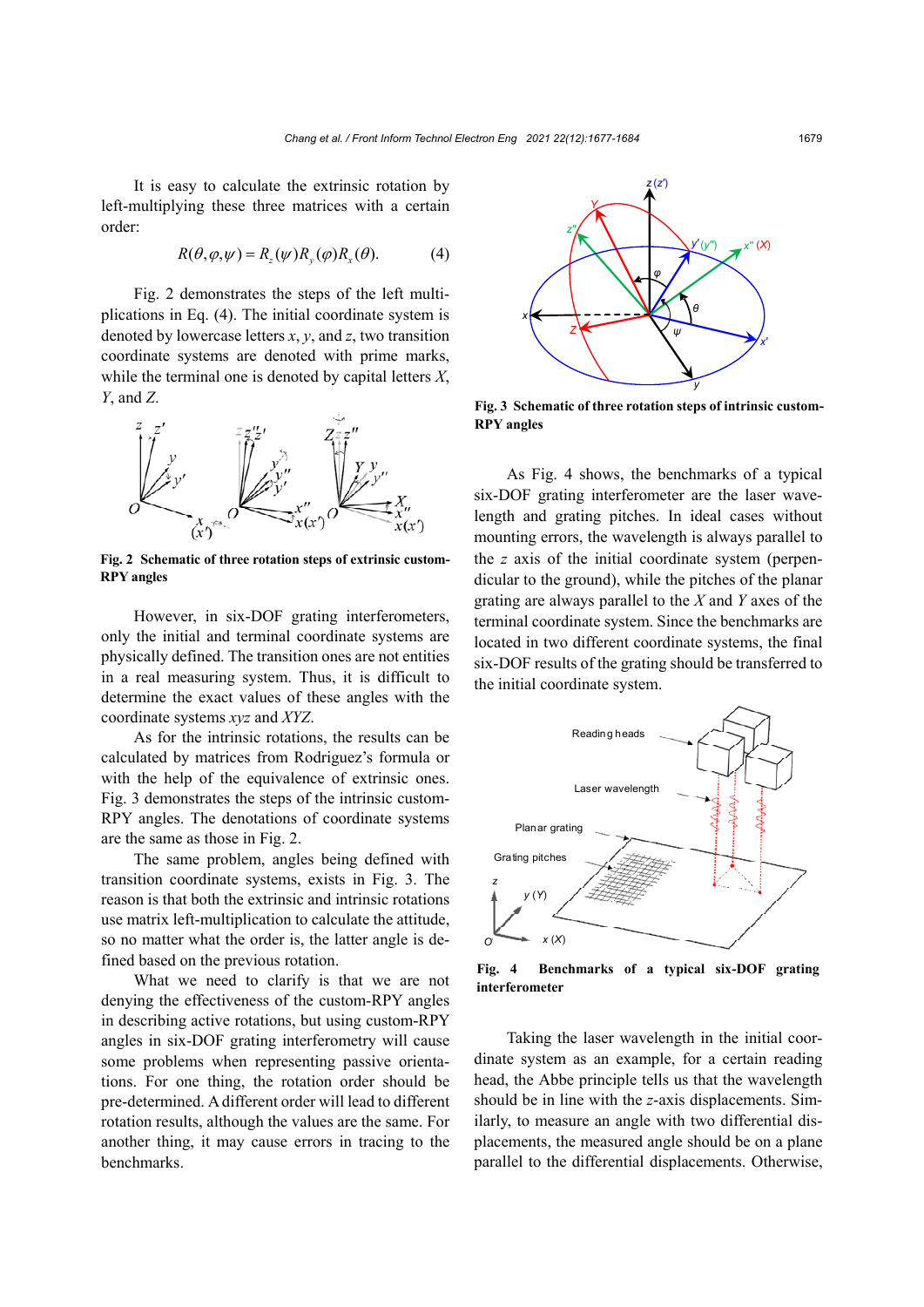the inconsistency will cause an error (like the Abbe error).

From the analysis above, it is necessary to find another representation of the orientations. The expected representation should be a set of three independent angles without rotation orders and be consistent with the benchmarks.

#### **2.2 Fused-like angles**

The problems mentioned above also exist in robotics. In 2015, P. Allgeuer and S. Behnke first published an article about fused angles. It is helpful in working with rotations within major planes, not about the rotating axes, such as analyzing the balancing state of a body (Allgeuer and Behnke, 2015, 2018). The highlight of the fused angles is that the angles are defined with projections. Using the notations in Figs. 2 and 3, the fused roll and pitch are angles between the projections of the *z* axis and *Z* axis. It also has a tilt angle and a sign flag to distinguish the hemisphere.

Application in six-DOF grating interferometry is far away from that in robotics. The differences include that the ranges of the roll and pitch angles are quite small and the grating is impossible to turn over during measurement. Also, the Gimbal lock will not appear. So, considering the actual cases in interferometry and based on the projection definitions, we propose the "fused-like angles" to represent the orientation for six-DOF grating interferometers.

Ignoring the unused components, the fused-like angles have only three angles defined by two vectors: the normal vector of the grating and an auxiliary vector on the grating surface. As Fig. 5 shows, the normal vector is used to represent the fused-like roll and pitch, and the auxiliary vector is used to represent the fused-like yaw. Fig. 5 also illustrates that when

describing single rotations, the fused-like angles are the same as the other two representations. The vectors are all in the major planes of the initial coordinate system. Because only the upper hemisphere is considered, the ranges of fused-like roll and pitch are  $(-\pi/2, \pi/2)$ , while the fused-like yaw has a full range in  $(-\pi, \pi]$ . Such ranges are suitable for all type of gratings, including linear, planar, radial, and circular ones.



**Fig. 5 Two vectors for defining the three fused-like angles**  Zero points are determined by the vectors as well

Fig. 6 illustrates the cases with complicated rotations. As Fig. 6a shows, when the normal vector of the grating is out of the major planes, the fused-like roll and pitch can be defined as follows:

Roll: The fused-like roll  $\theta$  is the angle between the *z* axis and vector  $Z<sub>x</sub>$  (the projection of the *Z* axis on the *yz* plane).

Pitch: The fused-like pitch  $\varphi$  is the angle between the *z* axis and vector *Zy* (the projection of the *Z* axis on the *xz* plane).

The angles can be expressed by simple trigonometric formulae:



**Fig. 6 Diagram of the fused-like angles: (a) roll and pitch; (b) yaw**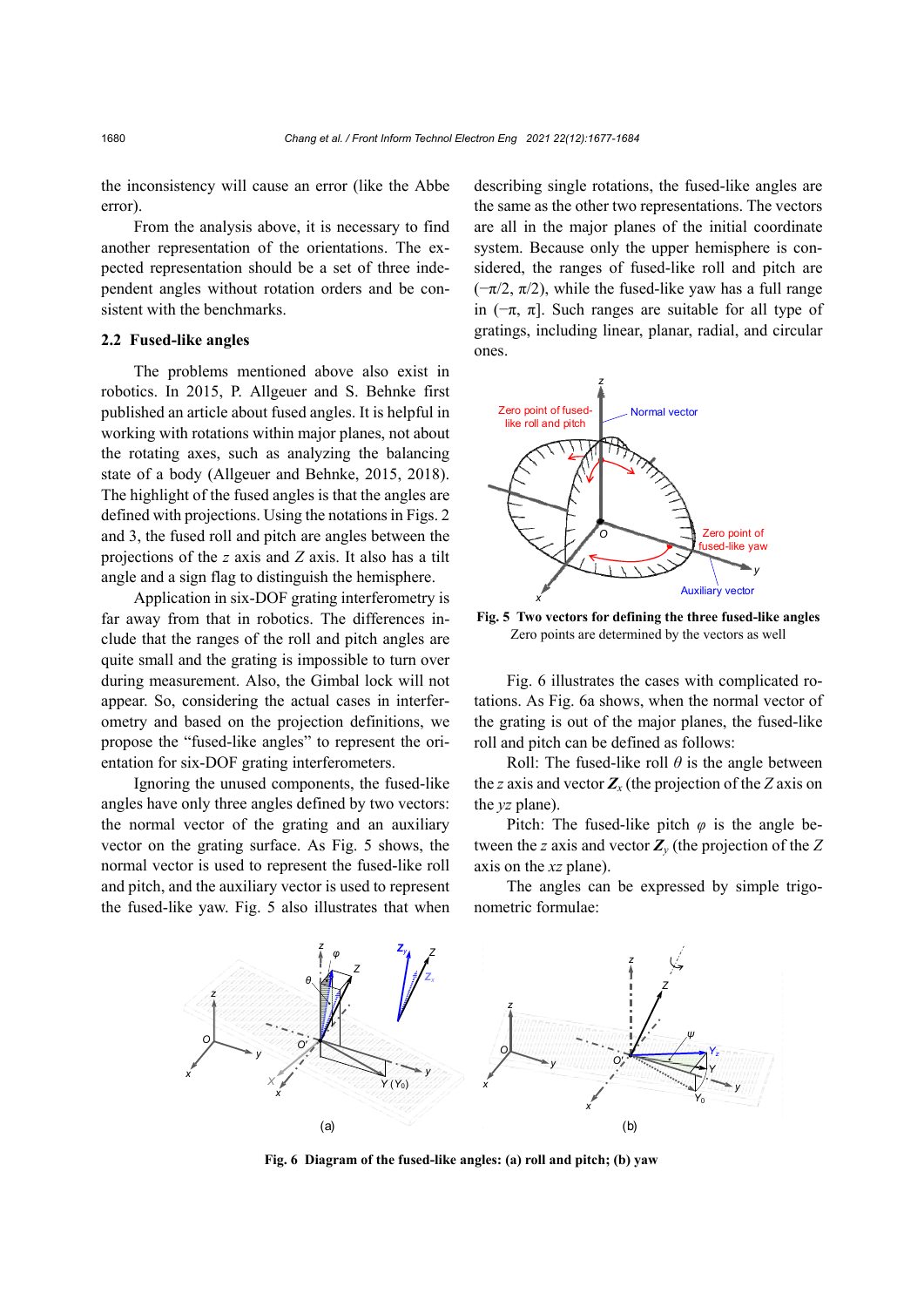$$
\theta = \arctan(-Z_2 / Z_3),\tag{5}
$$

$$
\varphi = \arctan(Z_1 / Z_3),\tag{6}
$$

where normal vector  $Z$  is represented as  $Z = [Z_1 Z_2 Z_3]^T$ in the initial coordinate system.

In the reverse direction, vector *Z* can be easily determined by fused-like roll and pitch:

$$
\mathbf{Z} \parallel \begin{bmatrix} -\tan \varphi & \tan \theta & 1 \end{bmatrix}^{\mathrm{T}}. \tag{7}
$$

A parallel symbol is used in Eq. (7) because such a form is simple and easy to understand but the vector is not normalized. When the grating rotates about the *Z* axis for a certain angle, as Fig. 6b shows, the fused-like yaw can be defined as follows:

Yaw: The fused-like yaw  $\psi$  is the angle between the *y* axis and the projection of auxiliary vector  $Y_z$  on the *xy* plane.

Similarly, supposing  $Y = [Y_1 \ Y_2 \ Y_3]^T$ , the formulae of the yaw angle and auxiliary vector *Y* are expressed as

$$
\psi = \begin{cases}\n\arctan(-Y_1 / Y_2), & Y_2 \ge 0, Y_1 \le 0, \\
\pi - \arctan(Y_1 / Y_2), & Y_2 < 0, \\
2\pi + \arctan(-Y_1 / Y_2), Y_2 \ge 0, Y_1 > 0,\n\end{cases}
$$
\n(8)  
\n
$$
Y \parallel [-\sin \psi \cos \psi Y_k]^T.
$$

Eq. (8) has a similar form to function atan2, but we still use basic trigonometric functions for clarity. Only the first and second items of vector *Y* are involved in the projection definition so that the third item  $Y_3$  is undefined. It can be calculated from the fact that vectors  $Y$  and  $Z$  are perpendicular to each other:

$$
Y_3 = \sin \psi \tan \varphi + \cos \psi \tan \theta. \tag{10}
$$

After locating vectors *Y* and *Z*, the other one, the *X* axis of the grating, can be easily calculated by cross product. Then, the orientation of the grating has been completely represented by Eqs.  $(5)$ – $(10)$ .

## **3 Conversion between the fused-like and custom-RPY angles**

## **3.1 Relationship between fused-like and intrinsic custom-RPY angles**

As we introduced above, fused-like and custom-RPY angles are two different representations of the same object; to simulate the angle differences of these two representations, it is important to analyze the conversion between them. This process is like using custom-RPY angles to find a certain orientation determined by the fused-like angles.

Comparing the rotation steps shown in Figs. 2 and 3, it is clear that the intrinsic rotation is the better choice because the extrinsic ones will lead to iterative calculation. Detailed rotations about three axes from the RPY angles to the fused-like angles are illustrated in Fig. 7. There are four parts: the left one is the initial state, while the following three show every step of the rotations. Axes of the initial coordinate system, results of the first and second rotations, and the target coordinate system are marked as *xyz*, *x*′*y*′*z*′, *x*″*y*″*z*″, and *XYZ*, respectively.



**Fig. 7 Connecting the intrinsic custom-RPY angles and fused-like angles with three sequential rotations** 

In the initial state, the coordinate system is still in the starting orientation and the target coordinate system *XYZ* can be directly found by the fused-like angles. Then, after the first rotation about the *x* axis at roll angle  $\theta$ , the coordinate system reaches the orientation denoted with one prime mark. The current normal vector of the grating, *z*′, is parallel to the projection vector  $Z_x$ , which means that the fused-like roll and custom-RPY roll are the same. Actually, no matter what the rotation orders are, the first rotation will always be the same as that of the corresponding fused-like angles, because only one rotation matrix is left-multiplied. However, the difference occurs during the next rotation since the second matrix is also multiplied. The custom-RPY pitch is the angle about the *y*′ axis between vectors *z*′ and *Z* (highlighted by the shaded area), and this is different from the projectioninvolved definition above. To be unambiguous, a prime mark is added and the custom-RPY pitch can be expressed as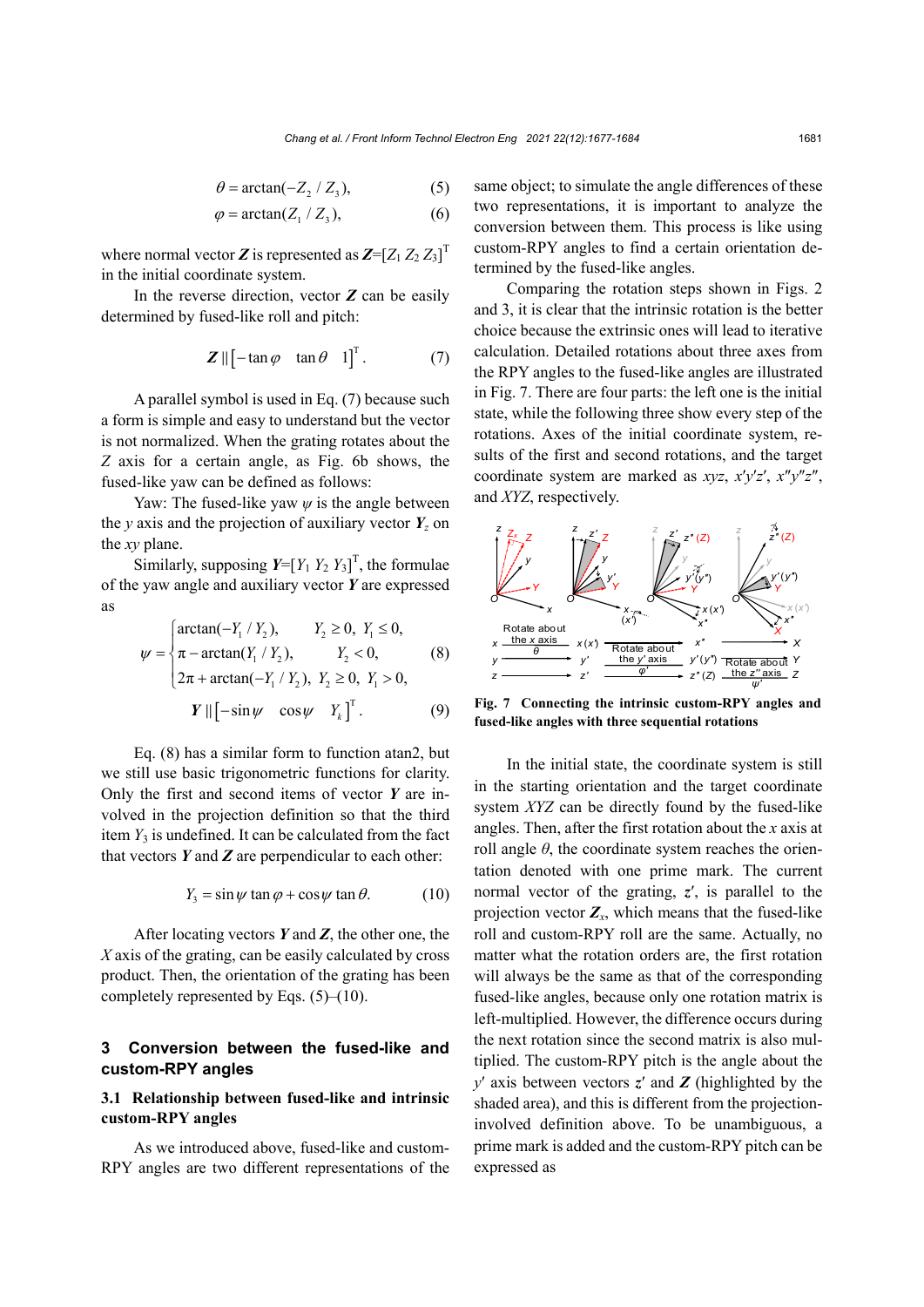$$
\varphi' = \text{sgn}\big((z' \times Z)_{y}\big)\arccos(z' \cdot Z),\tag{11}
$$

where sgn() is the sign function, and subscript *y* means that the sign of the *y* (second) item determines the result. Likewise, the angle of the third rotation is different and the custom-RPY yaw is

$$
\psi' = \text{sgn}((y'' \times Y)_z) \arccos(y'' \cdot Y). \quad (12)
$$

With the help of Eqs. (11) and (12), the fusedlike angles can be implemented by rotation matrices and the corresponding RPY angles. Numerical results can reflect the differences more clearly. The curves in Fig. 8 show the difference in pitch angles with different roll angles. Since the rotation angle at the wafer stage is only about several micro-radians, the unit of the vertical axis in Fig. 8 (and Fig. 9 below) is set as mrad. When the roll angles increase by one order of magnitude, the difference of magnitude between pitch angles will enlarge by two orders.



**Fig. 8 Difference between the fused-like and RPY pitch angles (custom-RPY pitch−fused-like pitch) with different roll angles** 

Similar conclusions can be drawn from the curves in Fig. 9, showing the difference between the fused-like and RPY yaw angles. For each curve in Fig. 9, the roll and pitch angles are equal. Most of the data are negative but several near zero are positive, so the data are appropriately processed to fit the logarithm curves. The curves tell that the difference is related to the roll and pitch angles. Namely, the more the grating deviates from the initial state, the larger the differences will be.

Currently, the ranges of roll and pitch angles for a six-DOF grating interferometer for a photolithography machine are about several mrad. It can be seen from Fig. 8 that the difference in pitch angles will be no larger than 1 nrad. Although this value is negligible, it will affect the six-DOF grating interferometry in two ways. For one thing, as the developing ranges of angles go higher, the difference will exceed the angular resolution and cause errors. For another thing, the existence of the difference is an obstacle in building the accurate kinematic model of the six-DOF grating interferometer.



**Fig. 9 Difference between the fused-like and RPY yaw angles (−|custom-RPY yaw−fused-like yaw|) with different roll and pitch angles** 

Roll and pitch angles are the same for each curve

#### **3.2 Addable feature of fused-like angles**

The fused-like angles are designed for grating interferometry, the incremental measurement method. The displacements measured by grating interferometers are the sum of phases at every instant. Thus, the addable fused-like representation is more suitable than the custom-RPY angles in the application for grating interferometers.

To describe the sum of the angles, the addition is used only in fused-like representations:

$$
\mathbf{Z} \parallel \left[ -\tan(\varphi_0 + \varphi_1) \quad \tan(\theta_0 + \theta_1) \quad 1 \right]^{\mathrm{T}}, \qquad (13)
$$

$$
Y \parallel [-\sin(\psi_0 + \psi_1) \quad \cos(\psi_0 + \psi_1) \quad Y_3]^T, \quad (14)
$$

where the subscripts are used to distinguish these two addends. When using custom-RPY angles, the calculation is very complicated:

$$
\mathbf{Z} = R(\theta_1, \varphi_1, \psi_1) [R(\theta_0, \varphi_0, \psi_0)z]. \tag{15}
$$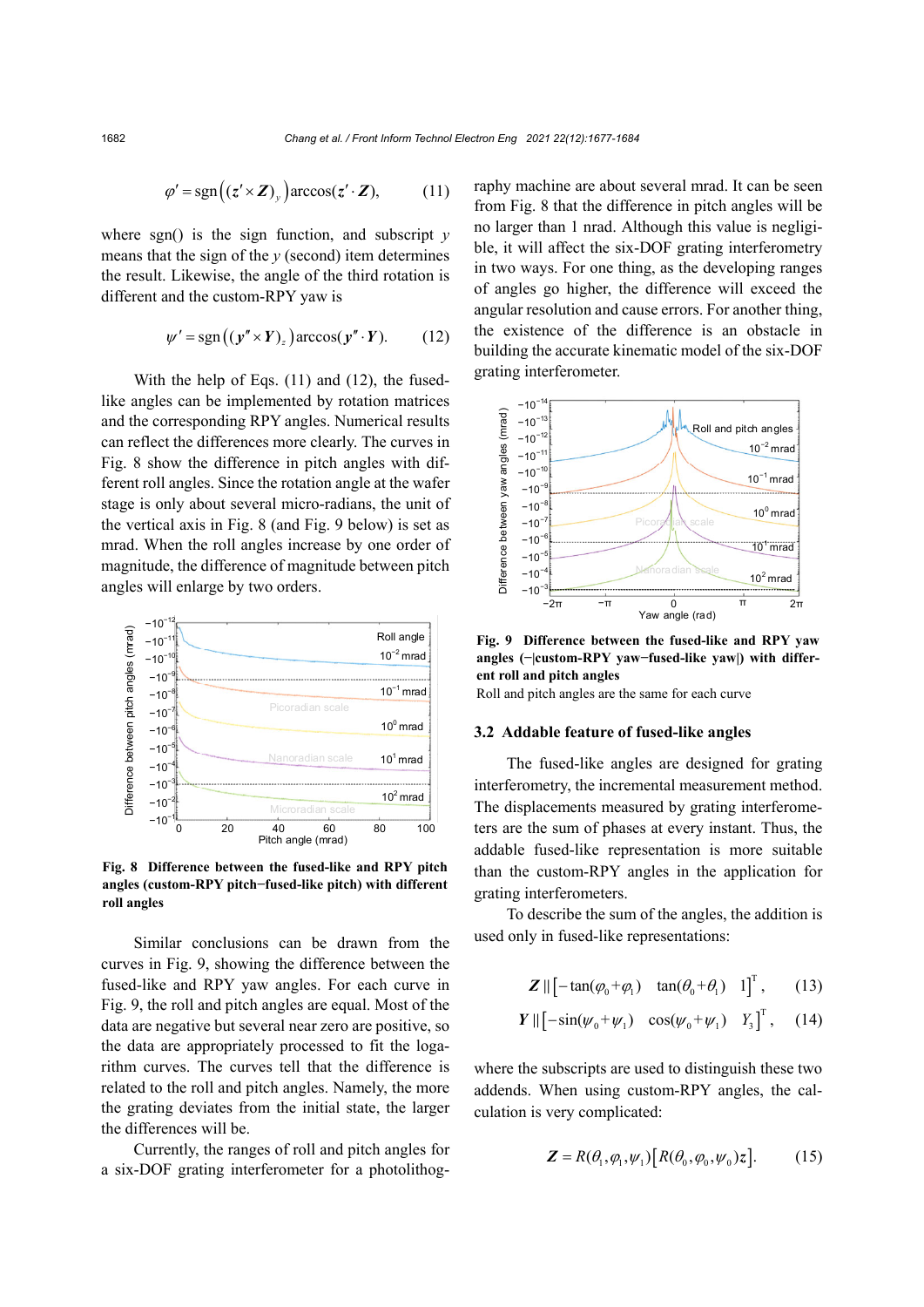However, complexity is not the most severe problem. As discussed above, the rotation axes of RPY angles are not fixed, so even for the same angle, there is not a fixed standard for addition. To put it simply,  $\theta_0$  plus  $\theta_1$  is not equal to  $\theta_0 + \theta_1$  in the custom-RPY angles.

Fig. 10 offers a graphic explanation. Suppose that the grating has sequential rotations implemented by rotation matrices, and the roll, pitch, and yaw angles are all set as 1 mrad in every step. The orientation of the grating is represented by the fused-like angles. The expected angles are shown as the black dashed line, but all the solid curves for actual results have deviations. In addition, these solid curves are not straight—the deviations become higher as the cumulative angles increase. It shows that custom-RPY angles with changing rotation axes may not be suitable for the six-DOF grating interferometer, but the fused-like angles could overcome this disadvantage.



**Fig. 10 Sequential custom-RPY rotations by rotation matrices and their representation by the fused-like angles** 

## **4 Conclusions**

In this paper, we proposed a representation method for describing the orientations in a six-DOF grating interferometer as the replacement for the currently used custom-RPY angles. The method is composed of three angles whose definitions involve projections of vectors. This idea comes from the fused angles in robotics; thus, we name the proposed method "fused-like." With the fused-like angles, the orientation of the measured grating can easily be described by basic trigonometric functions.

Note that we are not criticizing the Euler angles and the rotation matrices but just introducing a better representation for application to six-DOF grating interferometry. Different features make the two representations suitable for different uses. The fused-like angles have no rotation order and the addition and subtraction of the fused-like angles are commutative. These factors make it helpful in describing the orientation of the grating in six-DOF interferometry. The RPY angles are calculated by rotation matrices with a certain order, so they have better performance in handling sequential single-axis rotations, such as the articulated arm coordinate measuring machine (AACMM). A brief comparison is listed below.

The fused-like angles are based on a fixed coordinate system, while the RPY angles are based on changing rotation axes. The fused-like angles can be defined by single trigonometric functions but the RPY angles are calculated by rotation matrices. Thus, the fused-like angles are addable and independent of each other; the calculation of RPY angles is not commutative or coupled.

The fused-like angles can make an accurate representation of the measured grating, only with the round-off error in the computer. They have already been used in building the kinematic model and deriving the error-free decoupling algorithm of the six-DOF grating interferometer. We believe that the proposed fused-like angles have potential in similar six-DOF measuring instruments such as laser interferometers or capacity transducers, but the specific definitions might be slightly different because of the difference in locations of their benchmarks.

#### **Contributors**

Di CHANG designed the research, processed the simulation data, and drafted the paper. Pengcheng HU helped organize the paper. Pengcheng HU and Jiubin TAN revised and finalized the paper.

#### **Compliance with ethics guidelines**

Di CHANG, Pengcheng HU, and Jiubin TAN declare that they have no conflict of interest.

#### **References**

Allgeuer P, Behnke S, 2015. Fused angles: a representation of body orientation for balance. IEEE/RSJ Int Conf on Intelligent Robots and Systems, p.366-373. https://doi.org/10.1109/IROS.2015.7353399

Allgeuer P, Behnke S, 2018. Fused angles and the deficiencies of Euler angles. IEEE/RSJ Int Conf on Intelligent Robots and Systems, p.5109-5116.

https://doi.org/10.1109/IROS.2018.8593384